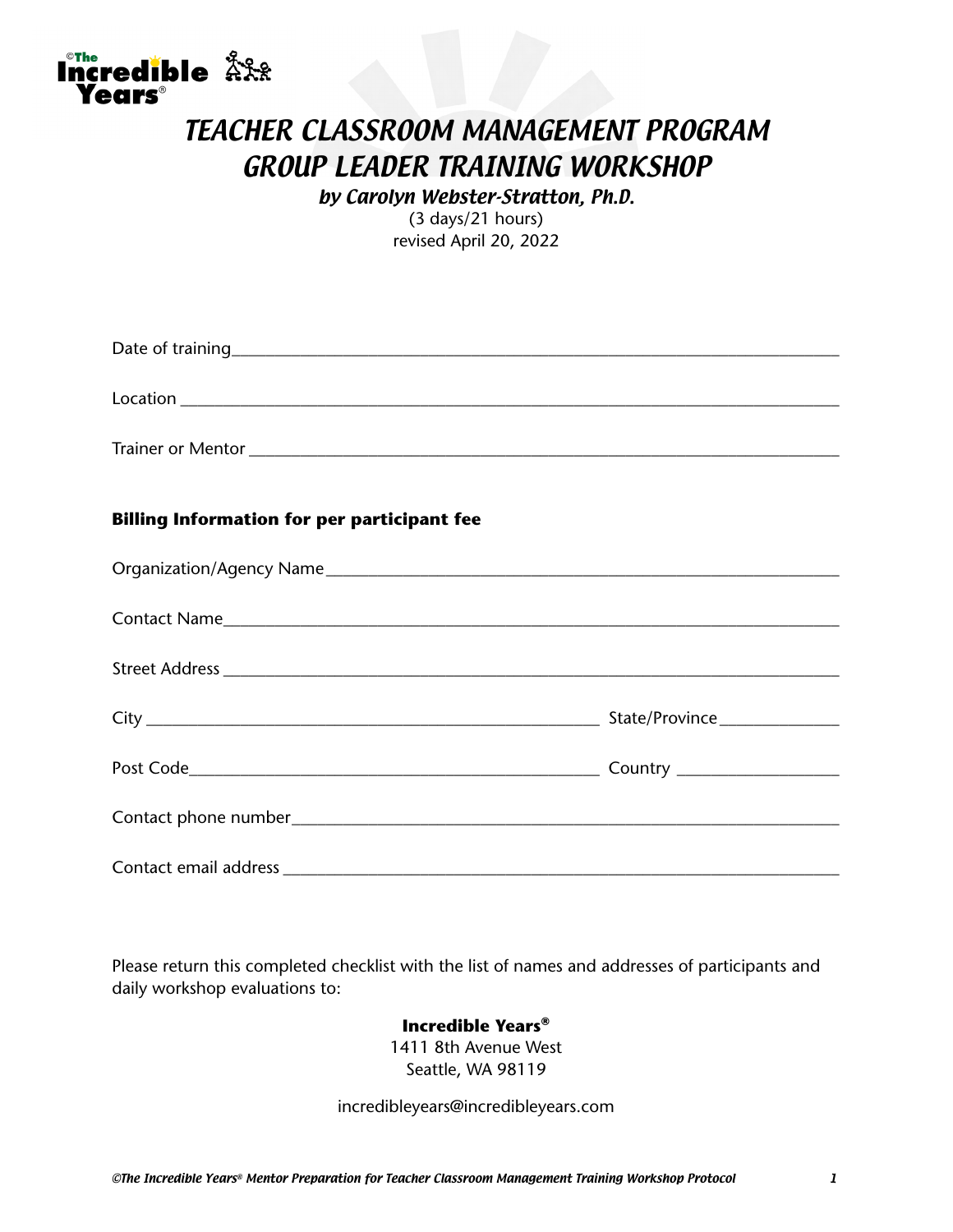# Incredible AX **Parks**® MENTOR PREPARATION FOR TEACHER CLASSROOM MANAGEMENT TRAINING by Carolyn Webster-Stratton, Ph.D.

(3 days/21 hours) revised April 20, 2022

#### Workshop is for group leaders who will deliver the 6-session Teacher Classroom Management program (IY-TCM)

Qualifications for teacher group leader include:

1. Certification as parent group leader or child group leader, OR;

2. Educational background and experience in early childhood education, teaching, child or

school psychology or counseling preferably Masters degree; and

3. Experience mentoring, supporting or training teachers.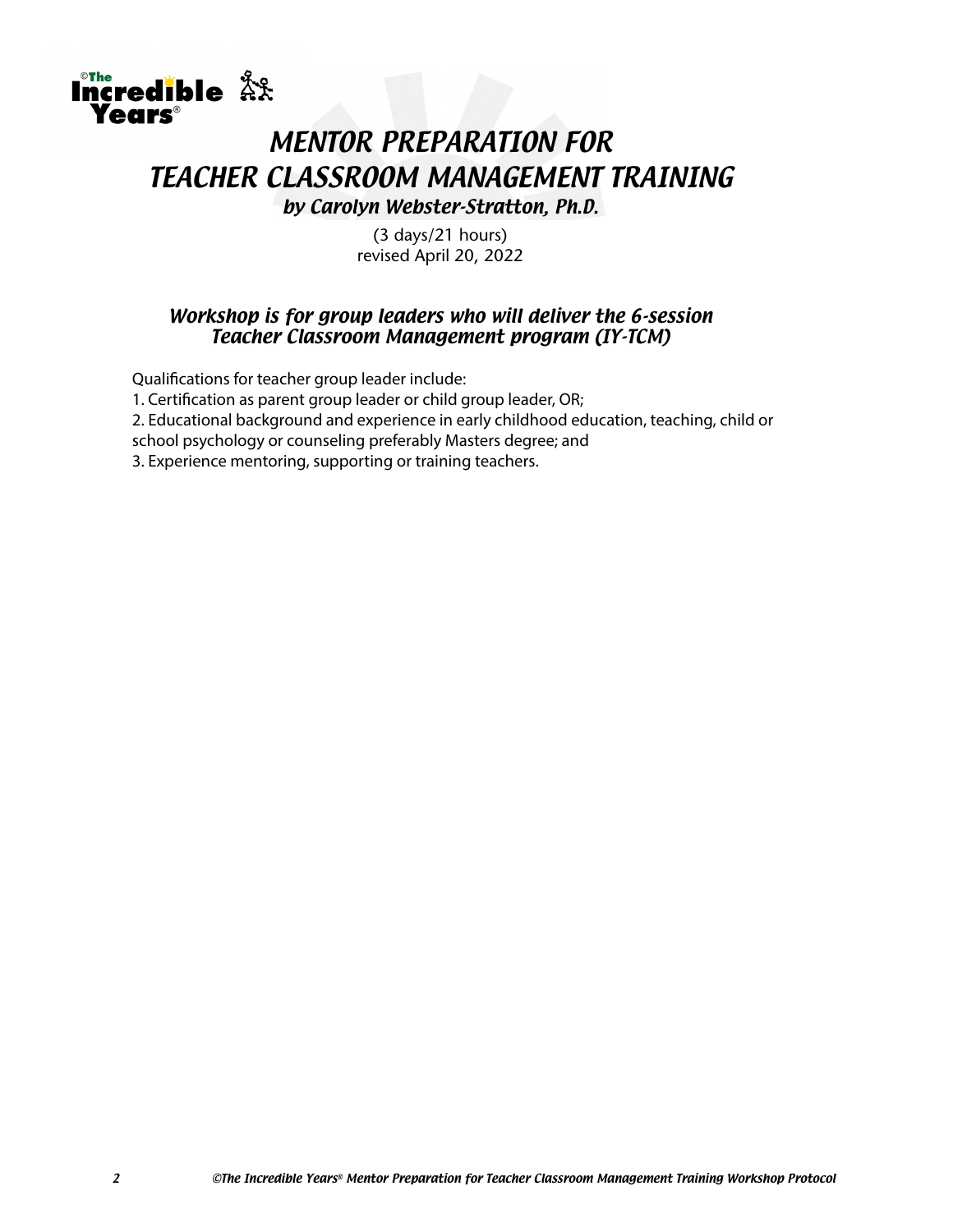# MENTOR PREPARATION FOR TEACHER CLASSROOM MANAGEMENT TRAINING

by Carolyn Webster-Stratton, Ph.D.

(3 days/21 hours) revised April 20, 2022

CHECKLIST ...

- Each participant should be given book: *Incredible Teachers: Nurturing Children's Social, Emotional and Academic Competence*. These are required for group leaders to have access to and to read.
- $\Box$  Arrange room set up—chairs in semi circle (no tables), laptop computer/screen, flip chart, teaching pyramid poster displayed, tools poster
- $\Box$  Snacks—table set up with coffee, tea, morning and afternoon break food
- $\Box$  List of participants with sign up list to register \*\*\* (very important) Check in each day!
- $\Box$  Name tags with group stickers attached for small groups
- $\Box$  Handouts prepared (check on web site have most recent version)
- $\Box$  Agendas completed for each workshop day

The credible  $\mathring{\mathbb{R}}$ XX

 $\Box$  Evaluation forms for each day photocopied on different colors for each day (or QR code for online evaluation)

#### $\cdots$   $\cdots$  items needed  $\cdots$

- $\Box$  Laminated cards Classroom Rules cards, Feelings Faces cards (revised 2021)
- *Dina's Greatest Hits* Songs for Dinosaur School (on CD or website: https://incredibleyears. com/dinas-greatest-hits-songs-for-dinosaur-school/ *password = Wally*
- $\Box$  Wally's Big Book for Solving Problems at School
- *Show Me Five* poster (revised 2021), *Calm Down Thermometer* poster with arrow, *Tool Kit*  posters (set of 3, revised), *Teaching Pyramid* poster
- $\Box$  Toys, hand puppets, animals, blocks, Legos, puzzles, coloring markers
- $\Box$  At least one set of curriculum (manuals, videos DVD or streaming, etc.)
- $\Box$  Materials for Small Group Activities (toys) (books with no words) (activities for 4-5 year olds as well as 6-8 years)
- $\Box$  Chocolate/candies and small prizes (magnets, stickers)

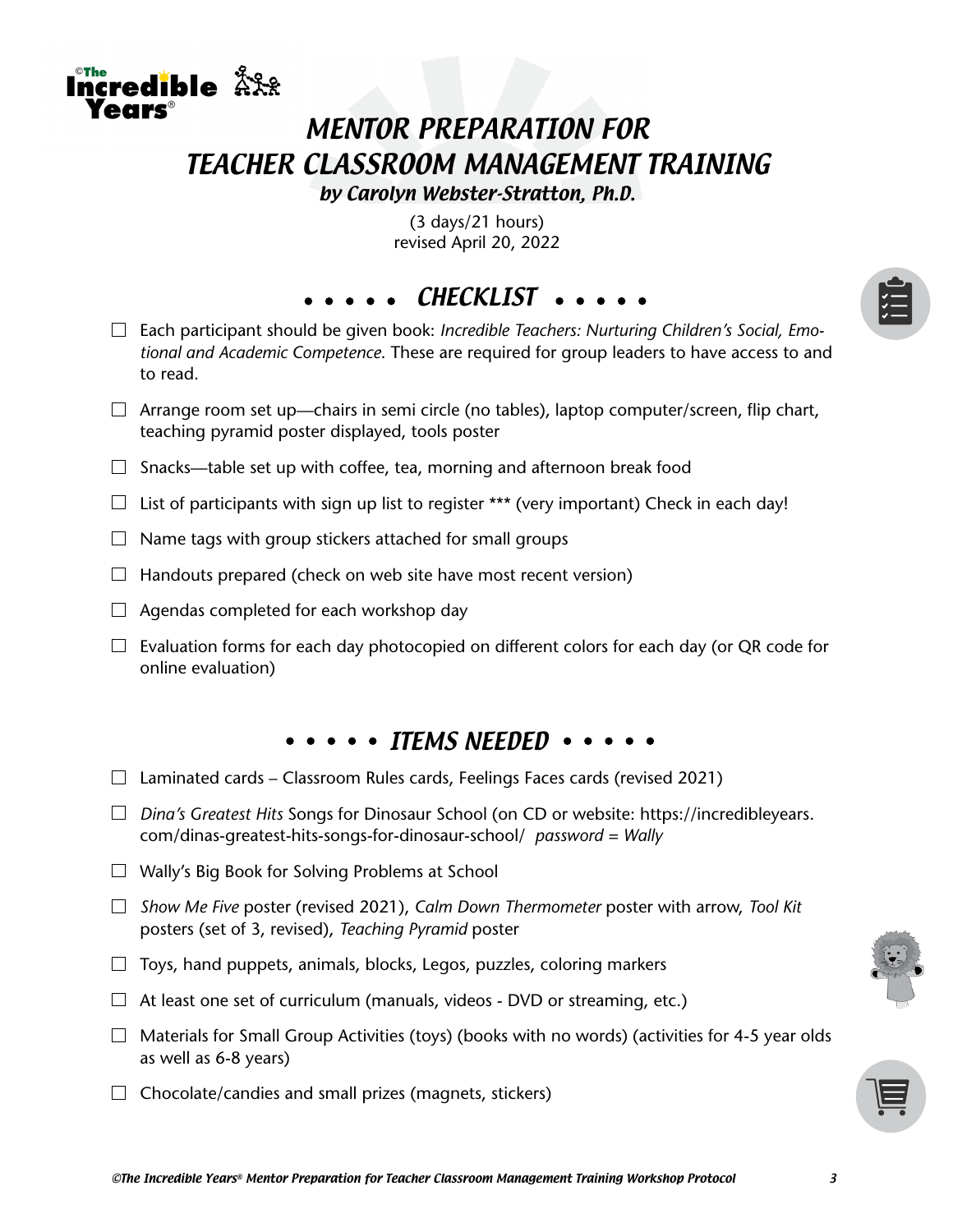# •••• VIDEOS NEEDED •

 $\Box$  Teacher Classroom Management Program DVDs (7 DVDs) or streaming

 $\Box$ Teacher Program Preview DVD (also available on website: https://incredibleyears.com/ about/incredible-years-series/program-previews/



## SHOWING THE PROGRAM VIGNETTES

\*GOOD VIGNETTES for PRESCHOOL AND KINDERGARTEN \*\* add these vignettes for teachers for older children

NOTE: You won't be able to show all of the vignettes in this protocol. Select the most appropriate ones for the teacher population you are working with depending on the age of their students, cultural diversity, and those that relate to teachers' specific goals for their learning.

# SEND ARTICLE AHEAD OF TIME TO PARTICIPANTS

*[The Incredible Years Teacher Classroom Management Training: The Methods and Principles that](https://incredibleyears.com/article/the-incredible-years-teacher-training-the-methods-and-principles-that-support-adaptation-and-dissemination-with-high-fidelity/)  [Support Fidelity of Training Delivery](https://incredibleyears.com/article/the-incredible-years-teacher-training-the-methods-and-principles-that-support-adaptation-and-dissemination-with-high-fidelity/)*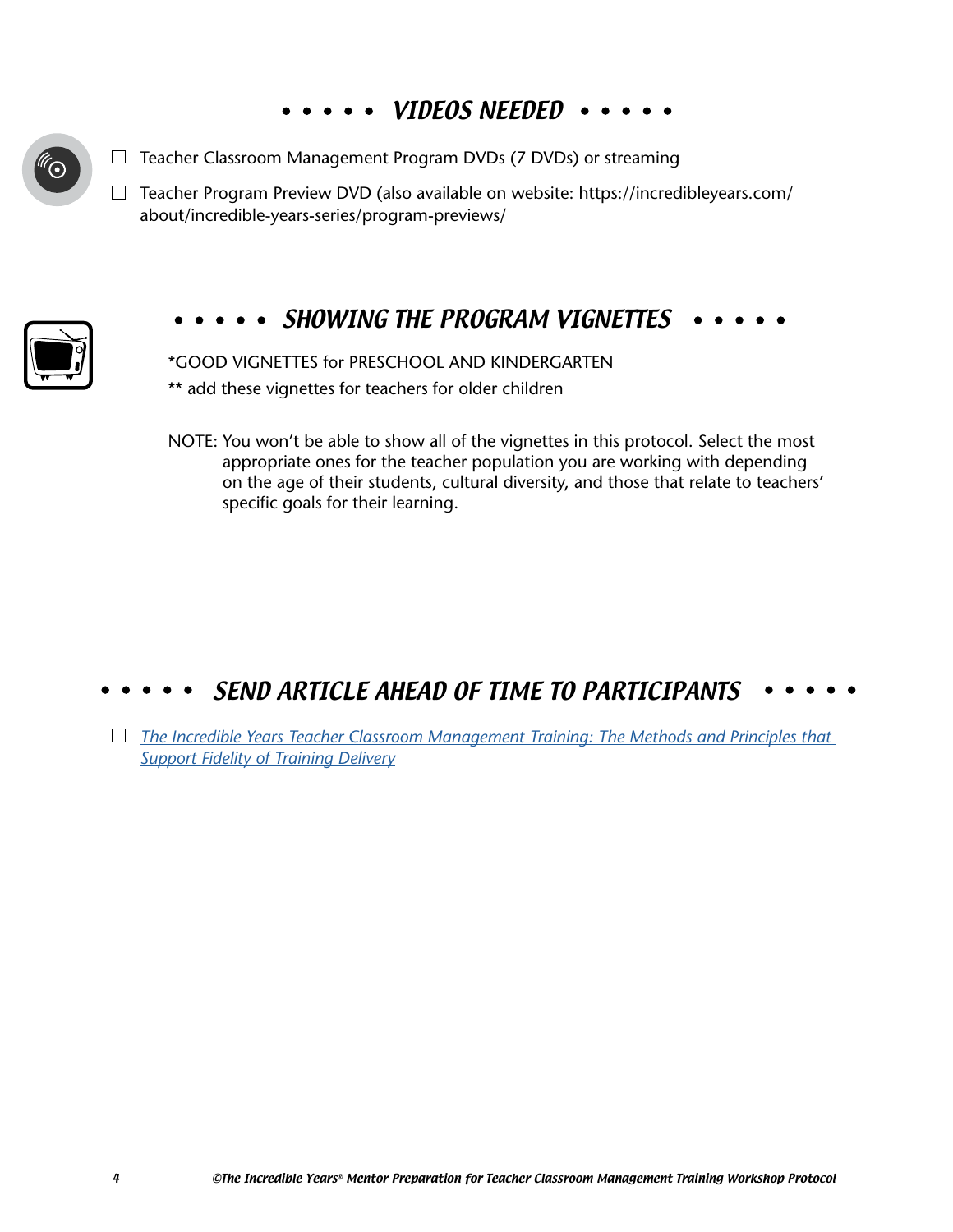

# Nurturing Positive Relationships with Children & The Proactive Teacher (workshop day 1)

revised April 20, 2022

## I. Welcome, Introductions & Goals

- Greet each teacher and introduce participants. Ask about their goals.
- Review Agenda. Explain that participants must attend and participate in the entire 3 days of training to receive their certificate of attendance.

#### II. Overview

<u>™e</u><br>ncredible 솠옸

 $\circ$ The

**PARS** 

- Family, child, and school risk factors for behavior problems
- \_\_\_\_ Program Content, Topics and Objectives. Show Preview DVD overview (also available on website: https://incredibleyears.com/about/incredible-yearsseries/program-previews/

#### \_\_\_\_ **Logistics**

- \_\_\_\_ Recruitment of teachers
- \_\_\_\_ Location (Group room, chairs, welcoming atmosphere, building easy to reach, parking)
- \_\_\_\_ Food (Healthy foods, attractive presentation)
- **Leader preparation**
- \_\_\_\_ CE credits or clock hours
- Research findings: Review research for this evidence-based program (articles on website https://incredibleyears.com/for-researchers/research-library/)
- Explain the training process—why we use video vignettes, do role play practices, and practice being in teacher role or group leader role. Explain to participants that they will be "teachers" and trainer will be "group leader" at times to model the process of leading teacher groups. Other times they will be in group leader role for practices. Talk about how you will signal whether you are "in role" or "out of role" (with hat, scarf or some signal).

## III. Day 1 of Teaching Training Workshop

- Review the outline/protocol for day 1 with the group
- \_\_\_\_ Model ground rules
- \_\_\_\_ Process importance of ground rules and debrief what trainer modeled (write down key ideas on flip chart)
- Have participants brainstorm ways to have teachers present their goals for the training. ("what are your goals for the children in your classroom?" "what are your strengths as a teacher?" "What would you like to work on?" "what is challenging for you this year?")









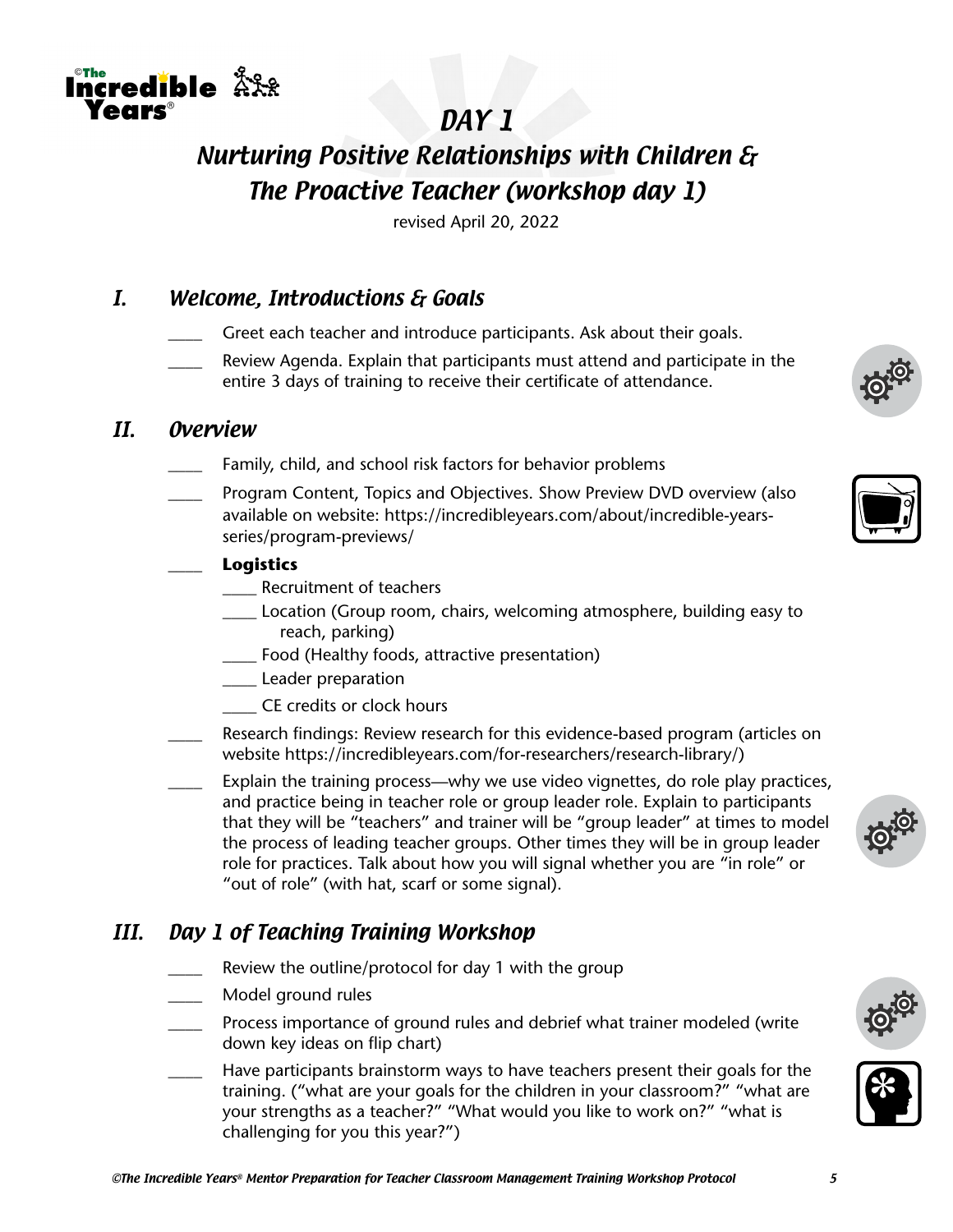

\_\_\_\_ Show vignette S-30: Consequences (Two boys fighting) from disc 4. Start this vignette after the narration and abbreviate to show only the tantruming.

#### \_\_\_\_ **Brainstorm**:

What is it like to be a child with behavior problems?

What is it like to be a parent of one of these children?

What is it like to be a teacher of one of these children?

Based on above brainstorm exercise ask: "What are the implications from this for how teachers (or parents) will want to be treated by professionals?" (could go in small groups for brief discussion of this & present key ideas afterwards)

Model how to use the Teaching Pyramid to explain the order of program content. When modeling refer to participant goals and debrief afterwards what was modeled.

# IV. Topic: Proactive Teacher & Building Relationships with Students

- "BRAINWRITE" Write topics on 5-6 pieces of paper:
- (1) "handling transitions and schedules"
- (2) "teaching classroom rules,"
- (3) "physical environment,"
- (4) "promoting teacher-child relationships,"
- (5) "promoting relationships with student with challenging behaviors,"
- (6) "promoting relationships with parents".

Note: these brainwrites may be integrated with the vignettes for each topic throughout the day.

Divide participants into 5-6 groups and each group brainstorms their ideas for their topic, then comes back afterwards and presents them to larger group. Use these ideas when discussing vignettes. Groups that worked on relationships topics (#4, 5 & 6) present their lists before each group of vignettes (see below)



#### \_\_\_\_ **Promoting Relationships with Students - Ideas presented by groups**

Discuss the process of debriefing the brainstorm from the individual groups

#### **Show Teacher Classroom Management Program Vignettes: Building Positive Relationships (DVD #1 or streaming)**

*Explain who teachers are on video and how vignettes are used to stimulate discussion.*

- Show 2-3 of these relationship vignettes: trainer models, then process group leader vignette mediation skills.
	- \*Introductory Narration and Vig 1: Mrs. B
	- \_\_\_\_ \*Vig 2: "it's raining"
	- \*Vig 3: teddy bear hospital and number rap (2 different vignettes)
- \*Vig 4: train play
- \_\_\_\_ \*Vig 7: narration & individual greetings- Mr H greets students
- **Buzz** hello and good bye rituals each day
- Vig 8: "who's here today" song
	- \_\_\_\_ \*S-1: Individual time with students (Carolyn and Nahom after Vig 11)



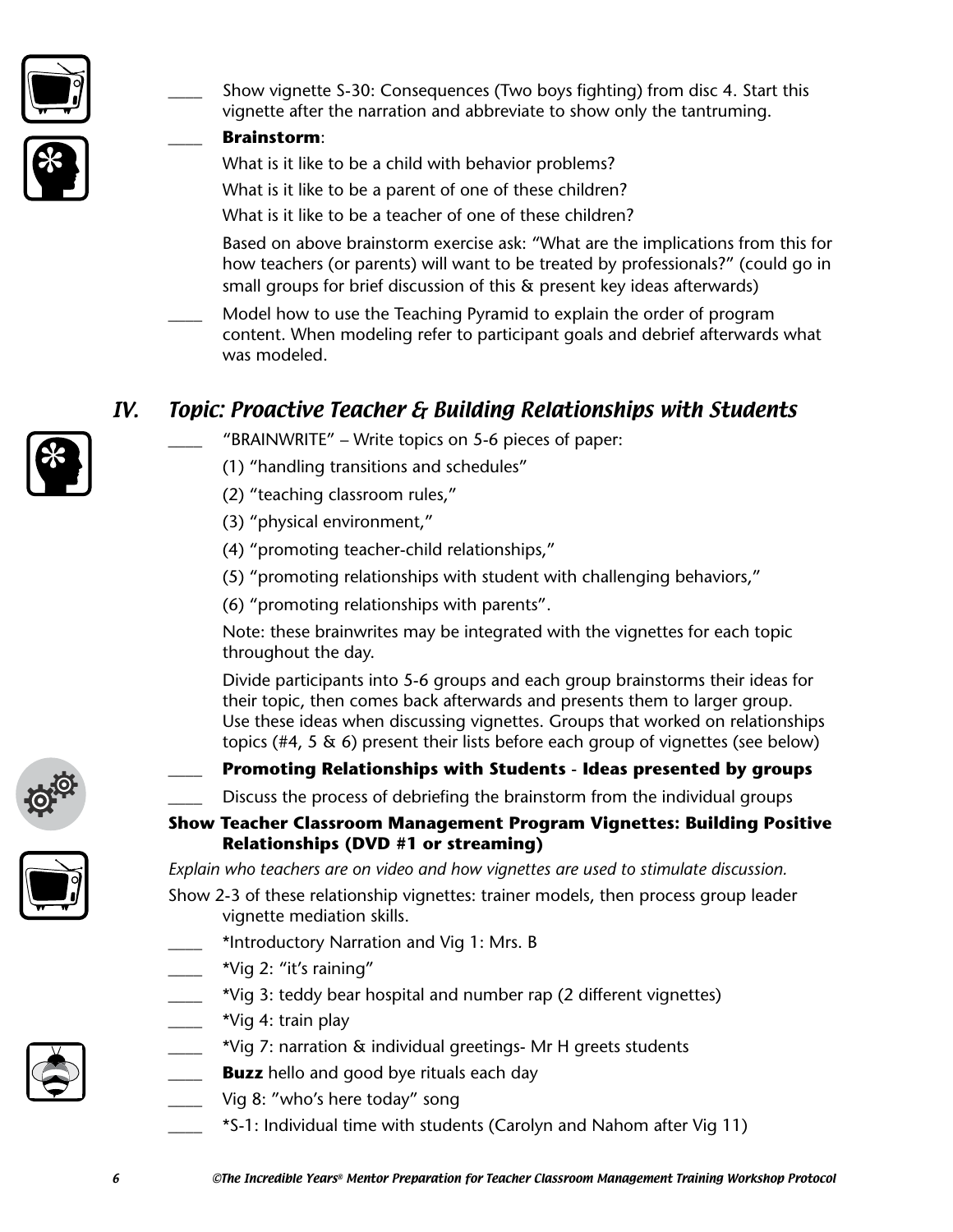- \_\_\_\_ **Promoting Relationships with Parents Ideas presented by group**
- \_\_\_\_ \*S-2: Partnering with parents (Trilby and Carolyn after Vig 13)
- \_\_\_\_ Narration
	- \_\_\_\_ **Participants do Self-Reflection handouts & Determine Personal Goals**
- \*\*Vig 12: "I might get kicked out of school" "humiliating to have name on board"
- Vig 16: Balloon helper
- \_\_\_\_ Narration
- Vig 19: Students help each other
- Vig 21: Help Jose (Mr H)
- \_\_\_\_ Narration
- \_\_\_\_ Vig 25: Draw or not draw
- \*\*Vig 27: Rather have a different letter (Mr H)
- \_\_\_\_ Vig 30: Drawing lines
	- \_\_\_\_ **Process how group leaders strategically select appropriate vignettes to represent the population addressed and use vignettes to trigger discussions, pull out principles, record key ideas on flip chart, trigger role plays etc.**



#### *Key Concepts to Spotlight:*

- **value of being playful as a teacher e.g., puppets to introduce rules**
- **value of showing attention and appreciation as a way of increasing positive child behaviors**
- **importance of getting to know parents in order to develop relationship with child**
- **importance of extending teacher's contact beyond the classroom (i.e., calls, invitations to parents to visit classroom, etc.)**
- **value of building caring environments by honoring the unique qualities of each child**

#### **Lunch**





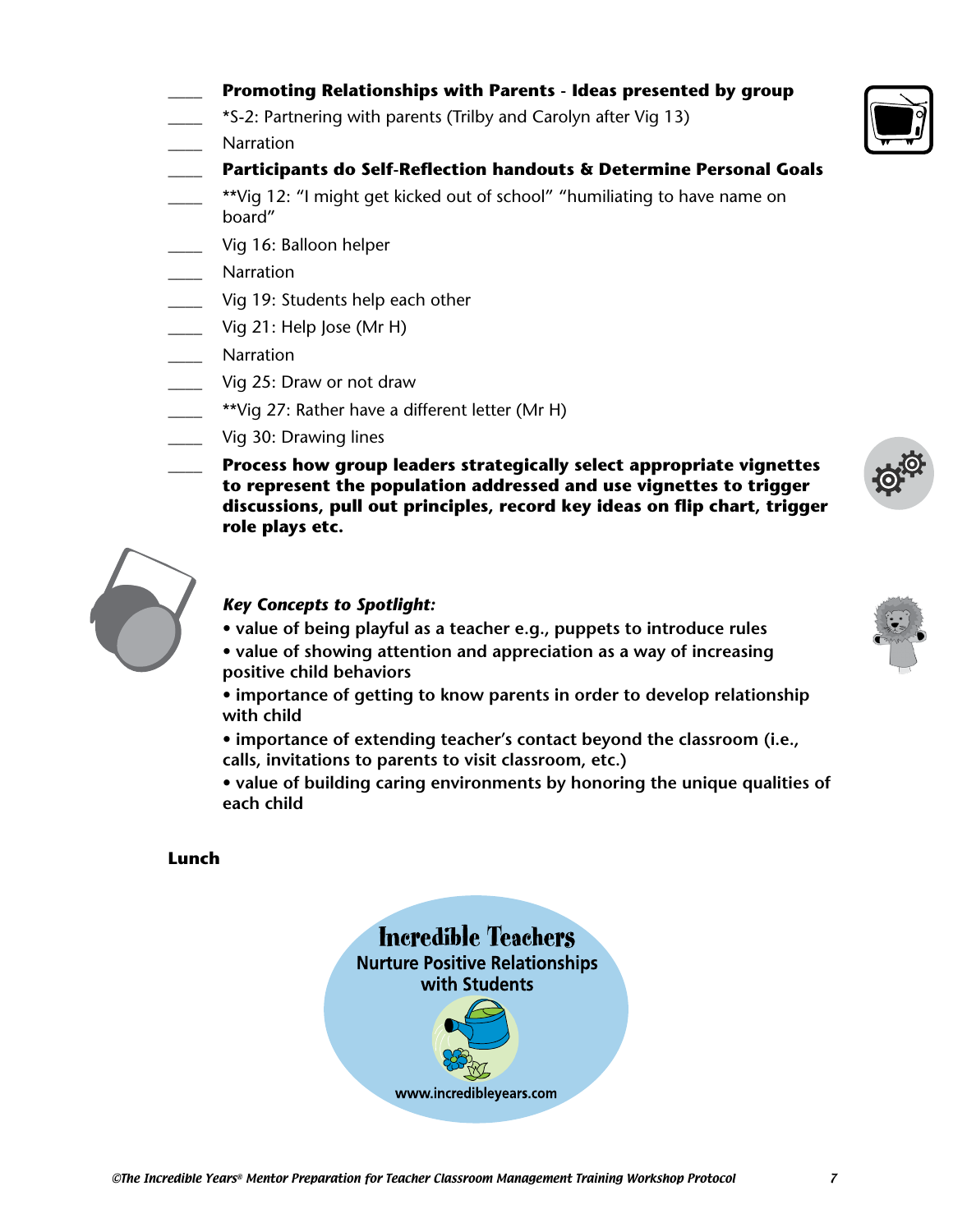#### **Groups that worked on transitions, schedules, rules and environment (#1,2,3) present.**

#### **Show Teacher Classroom Management Program Vignettes: Proactive Teacher (DVD #2 or streaming)**



Proactive Teacher vignettes: show at least 1 vignette from each category. Trainer models, then process group leader vignette mediation skills, participants may begin to think of questions to ask the teachers.

#### **Rules and Schedules**

- **\_\_\_\_** \*Ideas regarding rules and schedules presented by group from earlier brainwrite
- **\_\_\_\_** \*Show introductory narration
- **\_\_\_\_** \*Vig 1: Teacher talking about rules
- **\_\_\_\_** \*S-3 Talking about Rules
- **Buzz** for classroom rules see handouts
- **\_\_\_\_** Show "Show Me Five" poster, Classroom Rules cue cards & "I Am Good at Listening" stickers

#### **Involving Parents**

**\_\_\_\_** Show the rules homework activities for children to do with their parents. Emphasize involvement of parents, and importance of explaining to parents this home activity should be a fun interaction that is child-directed, and not to worry if children resist but to stay positive.

#### **Physical Placement of Teachers, Students and Environment**

- **\_\_\_\_** Vig 2: teacher at table reading with 4 students 2nd graders/Greg
- **\_\_\_\_** \*Vig 4: Mr. H gets closer, uses goldfish crackers

#### **Routines/Transitions**

- **\_\_\_\_** \*Ideas regarding transitions and routines presented by group from earlier brainwrite
- **\_\_\_\_** Narration preparing for transitions/Warnings
- **\_\_\_\_** \*\*Vig 6: Two minute warning
- **\_\_\_\_** \*\*Vig 7: Count to ten
- **\_\_\_\_** \*Vig 8: 3 min left to play, Bonnie
- **\_\_\_\_** \*\*Vig 12: Counting (Mr H)
- **\_\_\_\_** \*S-5: Narration:greetings, classroom jobs, share sample schedule
- **\_\_\_\_** \*S-7:Opening Dinosaur Circle Time (Jamila)
	- **\_\_\_\_** \* S-9: Wiggle break (Toni) (share stretch and brain breaks in group)
- Model setting up a transition role play after showing 1-2 transition vignettes.
- Debrief group leader skills used in setting up role play

## **Getting and Holding Attention**

- **\_\_\_\_** Narration
- **\_\_\_\_** \*Vig 13: Names of kids paying attention/waiting (Mr H)
	- **\_\_\_\_** \*Vig 17: Freeze (Mr H)







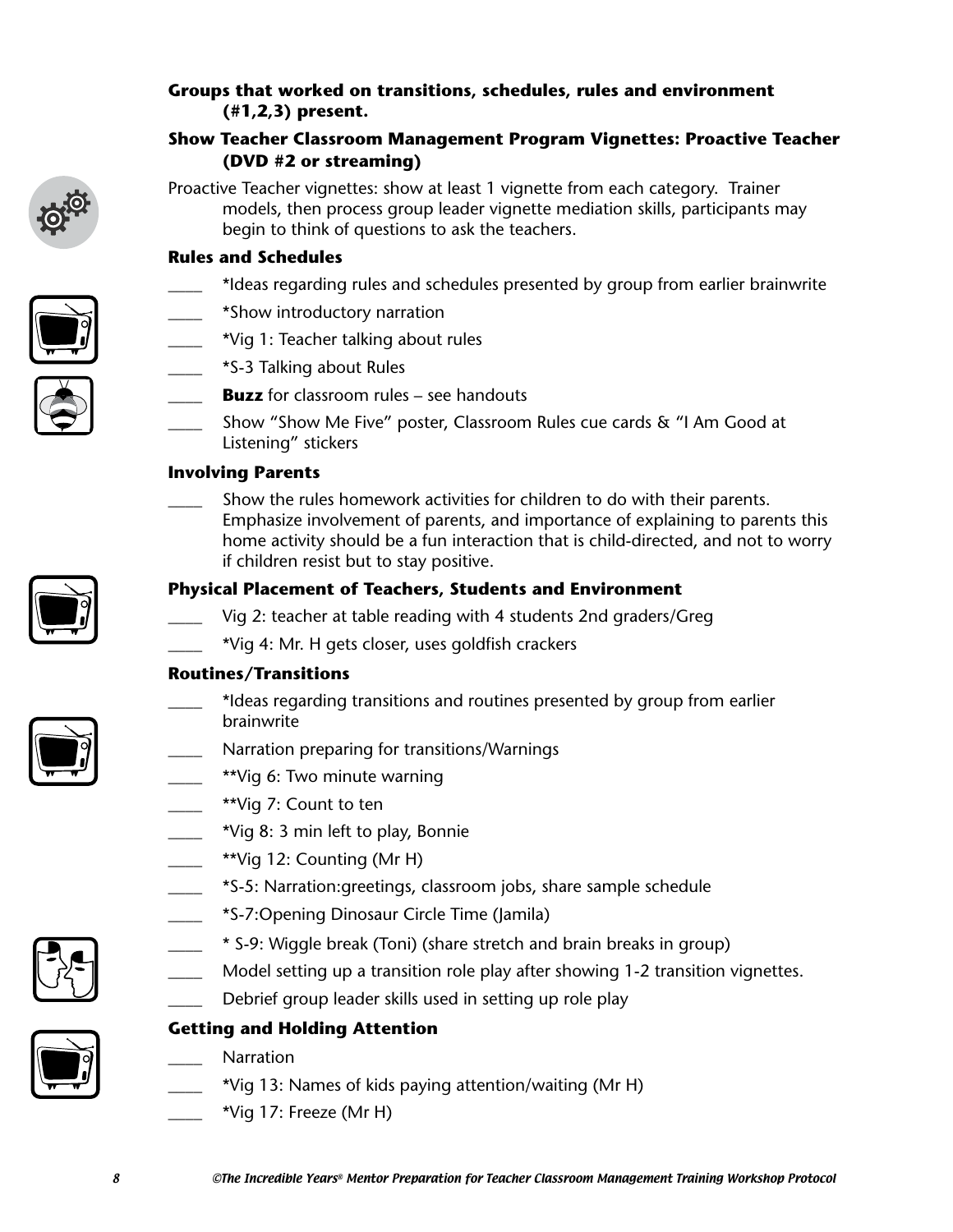- **\_\_\_\_** \*Vig 20: Eye check (Mr H)
- **Buzz**: fun things teachers do to get students attention

#### **Give Clear Commands and Instructions**

- **\_\_\_\_** \*Vig 25: Stand by your desk
- **\_\_\_\_** Narration: Negative Commands
- \*\*Vig 26: "You're not going to sew today"
- **\_\_\_\_** Vig 29: "I forgot to mention to mom "
- \_\_\_\_ Set up role play to replay vignette 29, giving a clear, positive command.
- Debrief group leaders skill used to set up the role play.
- **BUZZ** rewriting negative commands break up into pairs and give buzz handout on rewriting negative commands. Share in large group afterwards.

#### **Warnings**

- \_\_\_\_ \*\*Vig 36: Listening behaviors (Mr H gold fish)
	- \*\*Vig 37: "I'm losing my patience"

#### **Giving Choices**

- Vig 38: "Do you want to share? You don't have to"
- \_\_\_\_ \*Vig 39: "If you don't want to listen, you can get a book"
- **Buzz** what choices work in the classroom

#### **Nonverbal Signals and Prompts**

- \_\_\_\_ \*Narration
	- \*Vig 40: Nonverbal cues, teacher covers mouth with hand
- **Buzz** nonverbal cues
- \_\_\_\_ \*Vig 42: Refocus (Mr H)
- \_\_\_\_ \*Narration: Physical redirect
- \_\_\_\_ \*Vig 52: Model Self-talk
- \_\_\_\_ \*Vig 57: Predict success share rulers
	- \_\_\_\_ **Process selection of vignettes and methods of using them.**
- \_\_\_\_ **Participants do Self-Reflection handouts & Determine Personal Goals** 
	- (ideally these are done post-lunch but before the end of the day.)



#### *Key Concepts to Spotlight:*

- **importance of classroom rules**
- **importance of teaching children to respect individual differences**
- **fostering caring through the notion of classroom as community and as family**
- **teacher as model—caring for and respecting all children**
- **identifying preventive strategies (e.g., redirection, nonverbal cues and signals, warnings, proximity praise, classroom structure and seating plan, clear requests)**
- **emphasizing the importance of predictable routines for students with challenging behaviors**













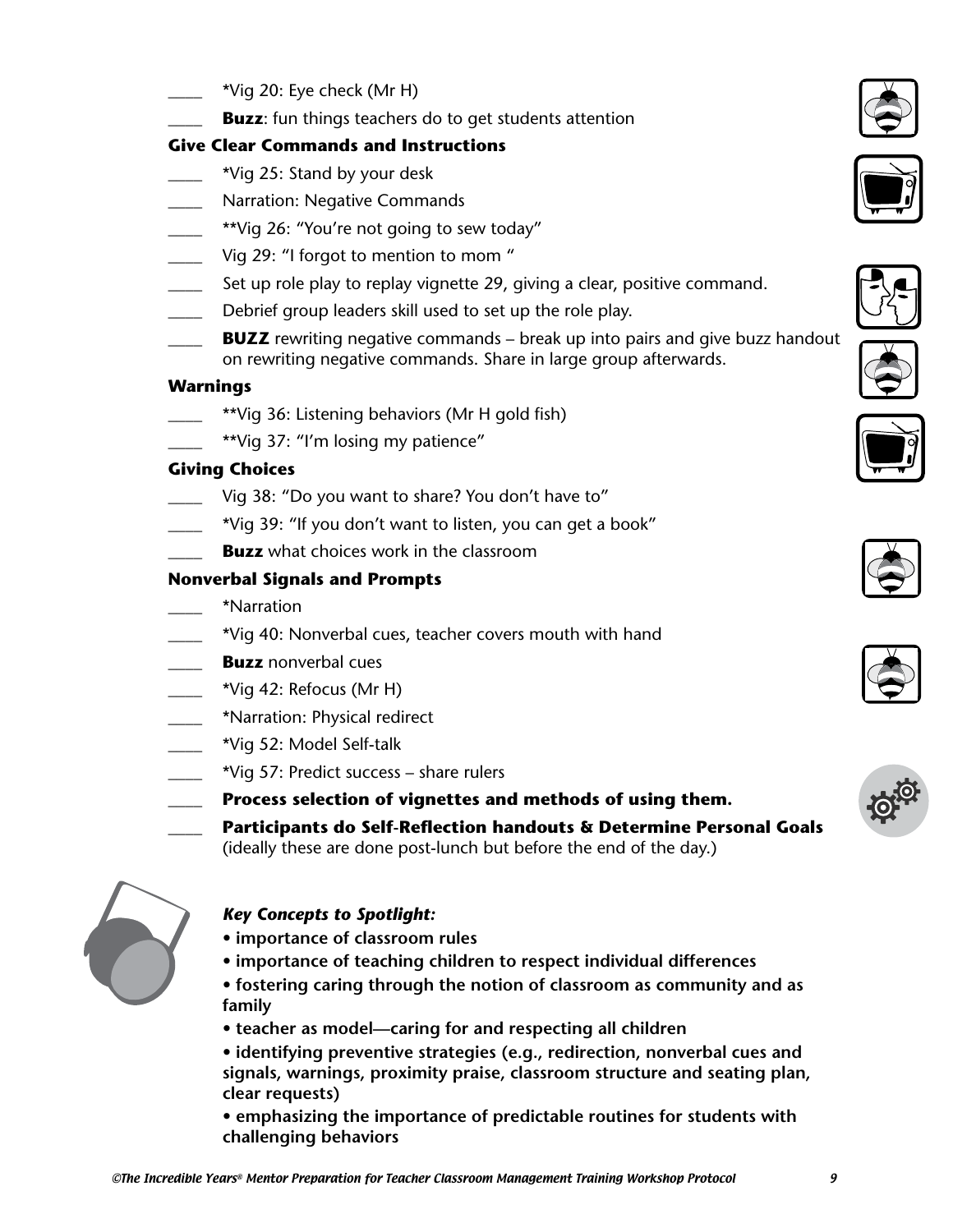## V. Summary & Wrap Up

- Summarize key points of the day.
- Collaborative group leader roles:
	- Leading, reframing, teaching, encouraging, praising, supporting, using role plays, mediating video vignettes, humor, optimism, empowering, persuading, explaining, summarizing, interpreting, setting limits, pacing, predicting
- Review handouts, blackboard notes, and activities
- Participant Evaluation of Workshop Day #1

#### **Assignment**

\_\_\_\_ Read *Incredible Teachers: Nurturing Children's Social, Emotional and Academic Competence* Chapter 2 and Chapter 3

#### **Notes:**

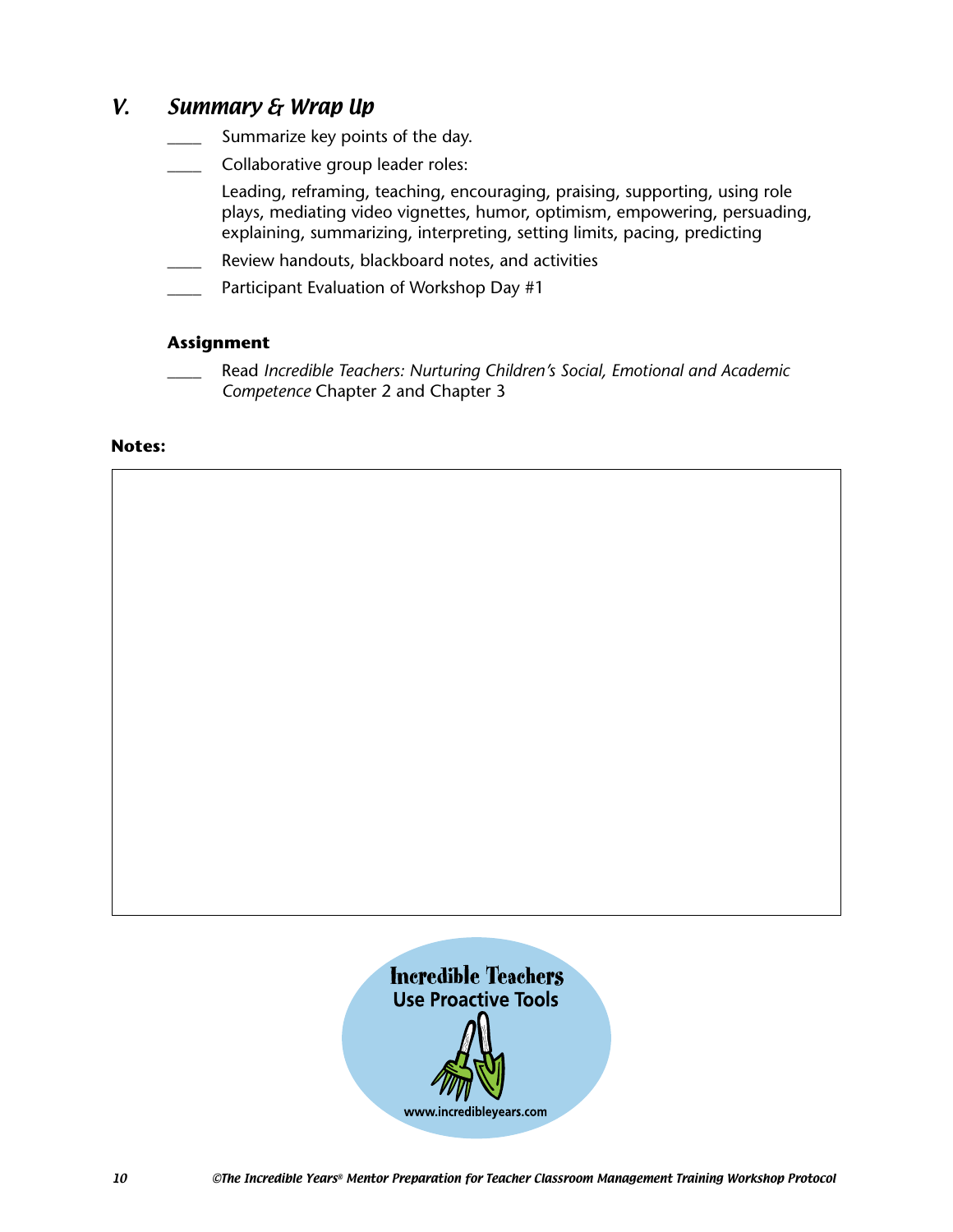

# DAY 2

# Academic, Persistence, Social and Emotional Coaching & Importance of Teacher Attention, Encouragement and Praise (workshop day 2)

## I. Day 2 of Teacher Training Workshop

Review the outline/protocol for day 2 with the group

## II. Feedback on Evaluations

Give participants feedback on the prior day's evaluations. Then process the importance of doing this in their own teacher training days. Often the issue of not having tables will come up here. Help the group understand the importance of the room set up to be a place for discussions and sharing and that notes are not needed because they are in handouts and manuals.

## III. Home Activities Review

- Have participants brainstorm ways to review the home activities that teachers have done between sessions.
- Leader can model how to review teacher homework and /or divide into triads to practice reviewing homework.

## IV. Topic: Praise and Encouragement

- \_\_\_\_ Introduce new topic (children with misbehavior get 3 times as much negative feedback as typically developing children.)
- **Brainstorm** advantages and barriers to praise (process why we do the benefit and barriers exercises).

#### **Show Teacher Classroom Management Program Vignettes: Importance of Teacher Attention, Encouragement, & Praise (DVD #3 or streaming)**

Put participants into small groups to practice leading vignettes. Scaffold this practice gradually. For first vignette shown, pause vignette so they can discuss key principle to draw out and questions they could ask to achieve this understanding. For next vignettes, first have them think of questions and principles and then have a participant act as group leader to mediate a short discussion. Co-leader can be selected to record important concepts discovered. Debrief after each group leader and coleader practice.

#### **Academic Praise**

- \_\_\_\_ Introductory Narration
	- \_\_\_\_ \*Vig 1: boy reading with teacher
- \*Vig 4: "I like your words- delicate"





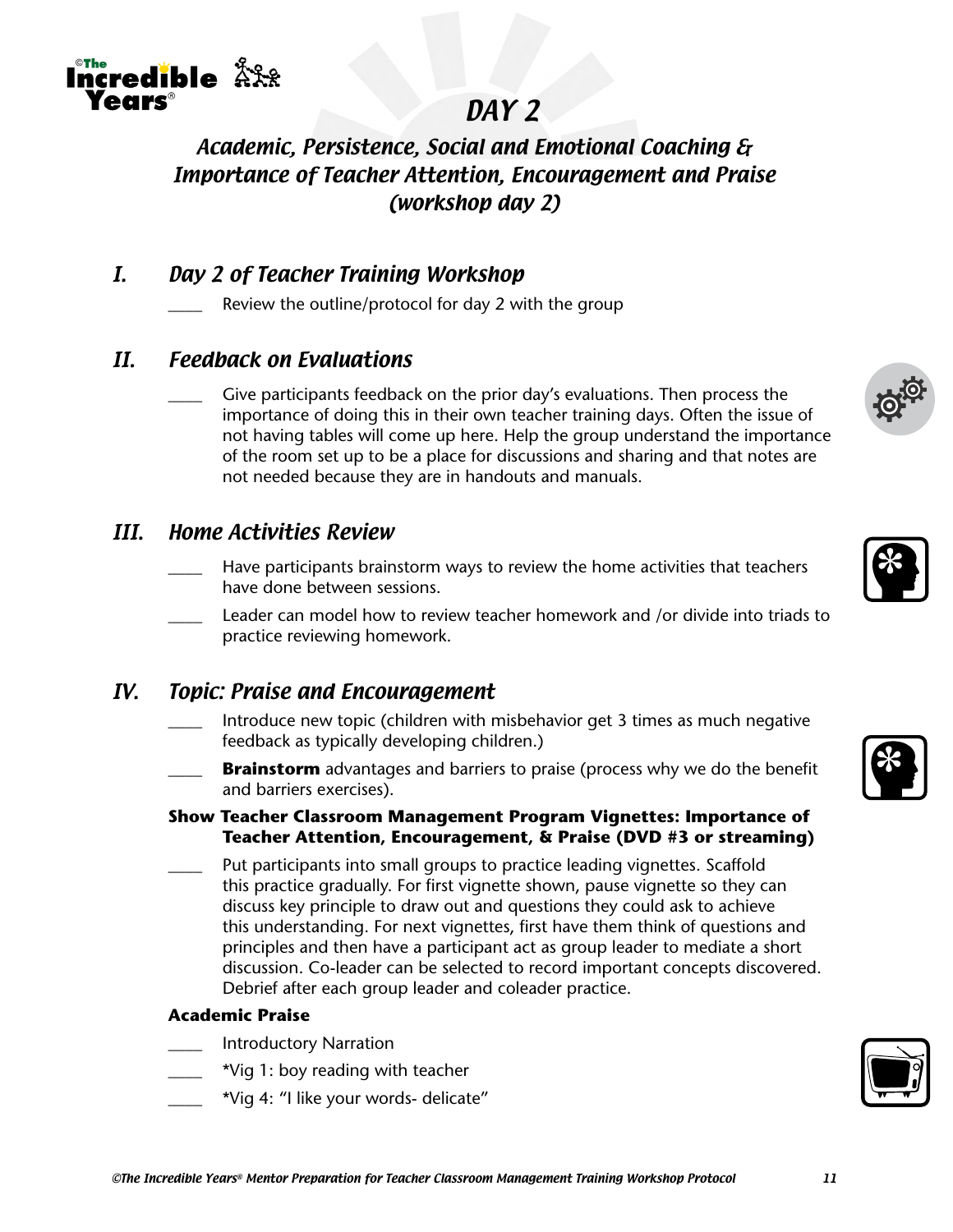

- \_\_\_\_ \*Vig 5: Teacher walking around the classroom and praising working and printing
- **Buzz:** Refer to academic coaching buzz and practice here as outlined in workshop #2.





- **Social Praise**
	- \_\_\_\_ Narration
	- \*Vig 8: "good job"
- \*Vig 12: "doing it together"
	- \*Vig 13: "paying attention"
- **Buzz** social behaviors
	- Vig 14: "I saw Kyle's hand go up..."
	- \_\_\_\_ \*Vig 16: Sharing
	- Vig 17: "Tyrone has his hands to his own body."
	- \_\_\_\_ \*Narration: Catch Children Being Good
	- \*Vig 18: Listening "like a team"
	- \_\_\_\_ \*Vig 19: Morgan watching, Bonnie, Tyrone choosing color
	- Vig 25: good thinking
		- **Buzz** persistence coaching if not done earlier or point out here if done earlier

## **Using Praise and Encouragement to Teach Children Responsibility**

- \_\_\_\_ \*Vig 33: Proximal praise
- \_\_\_\_ \*Vig 35: Proximal praise (Mr. H)
	- \_\_\_\_ \*Vig 37: Bonnie, that was helpful, you are helping, you are a good friend
- **Buzz** social coaching if not done earlier or point out here if done earlier
- \_\_\_\_ \*S-10 Teacher as Coach/ Jim, Juanu waiting
	- \_\_\_\_ \*S-11 Praising Social Skills

## **Getting Children to Praise Themselves and Others**

- \*Vig 44: Choose someone who is sitting quietly
- \_\_\_\_ \*Vig 45: Praise quiet working
- \*Vig 46: Give yourself a pat on the back
- \*Vig 47: Give yourselves a hug
- \_\_\_\_ \*S-12 Compliment Circle Peter
- \_\_\_\_ \*S-13 Compliment Song
- **Brainstorm** self-encouragement bubble
- Narration
- Vig 52: Physical reinforcement
	- Vig 53: High 5

## **Involving Parents in Helping Children understand Compliments**

- Share the compliment homework which students take to their parents.
- \_\_\_\_ **Participants do Self-Reflection handouts**



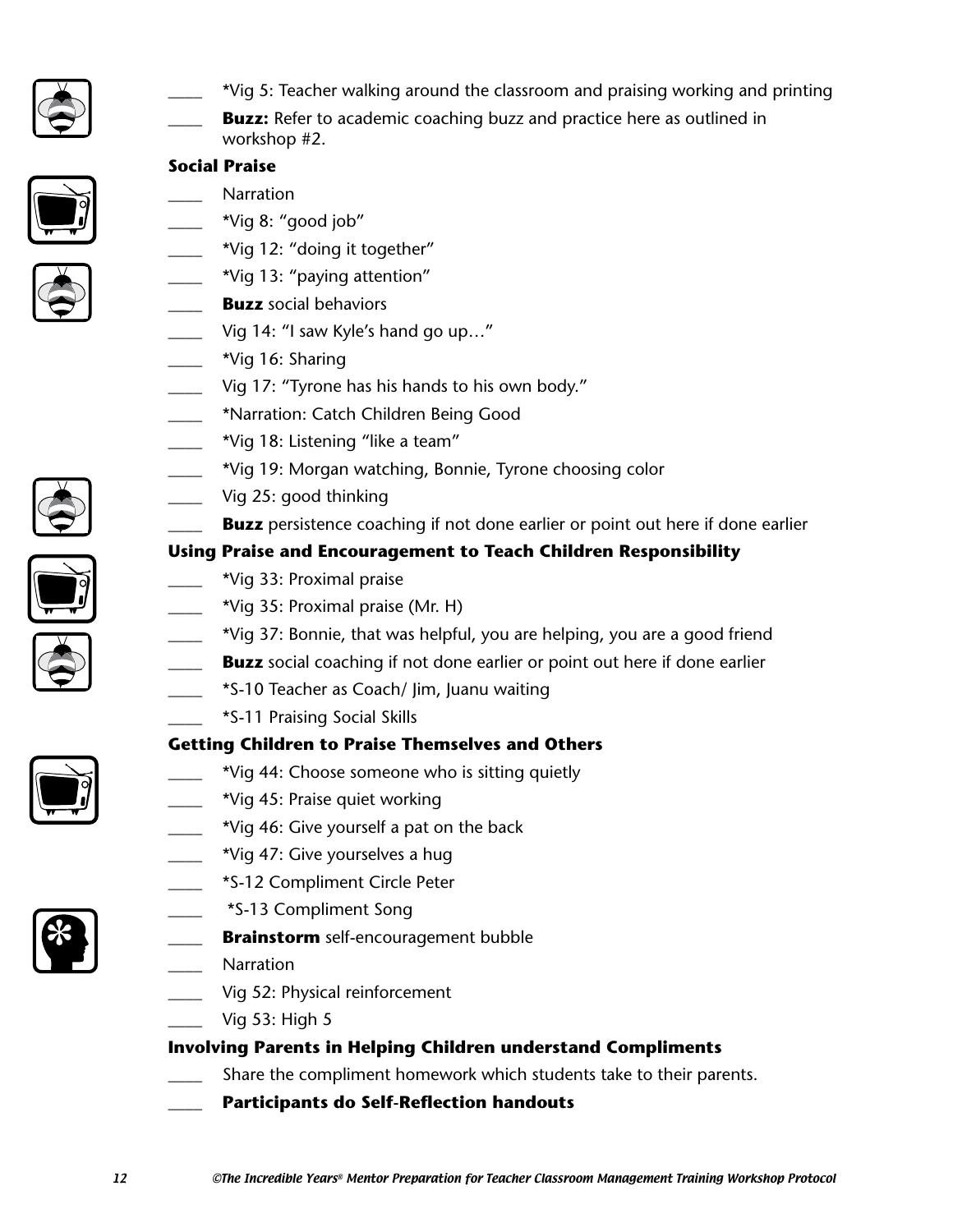

#### *Key Concepts to Spotlight:*

 **• value of praise and encouragement being used by teachers to increase children's positive self-talk & to help them learn to self-evaluate • help teachers understand the perspective of children who have conduct problems & ADHD (negative self-talk, difficulty receiving praise, need for scaffolding, inability to self-evaluate, difficulty reading social cues, mistrust of adults, etc.)**

**• explain the value of labeled praise to teach social skills**

# V. Academic, Persistence, Social, & Emotional Coaching, and Child Directed Interactions As a Way of Building Relationships

- **Note: in 6 day workshops academic and persistence coaching introduced in workshop #2 as well as social and emotion coaching. Mentor/trainer can let participants know that social emotional coaching is also covered in workshop day 6.**
- \_\_\_\_ **Brainstorm ideas for "descriptive commenting" and coaching academic concepts** (size, color, shape) and academic behaviors (persistence, concentration, trying again, following directions). Script coaching language on flip chart.
- Show Vig S-42 to identify persistence coaching
- **Role play/practice** for academic and persistence coaching (Have 1-2 students play in front of large group. Set up "round robin" role play where teachers take turns coming up and giving 2-3 descriptive comments and then passing the "microphone" on to the next teacher.
- **Brainstorm social behaviors to coach** (listening, turn taking, waiting, compliments, etc.)
- Show Vignette S-10, S-41 or S-43 and ask participants to identify social coaching language or suggest other language (Script on flip chart).
- **Large Group Role play/practice** for social coaching (may continue round robin format from above, this time with descriptive commenting of social behaviors. Instruct children to be well behaved.
- **Brainstorm emotion words** (happy, frustrated, proud). If list has more negative emotions than positive emotions, challenge group to think of more positive words. Discuss and script on flip chart examples of how to coach emotions (provide coping statement when coaching a "negative" emotion).
- Large Group Role play/practice for emotion and persistence coaching (continue round robin with remaining teachers in the group).
- \_\_\_\_ Show Vig S-41 (Carolyn coaching) and ask participants to identify social coaching goals and how it is tailored for individual children. Discuss how language differs for children at different language levels.















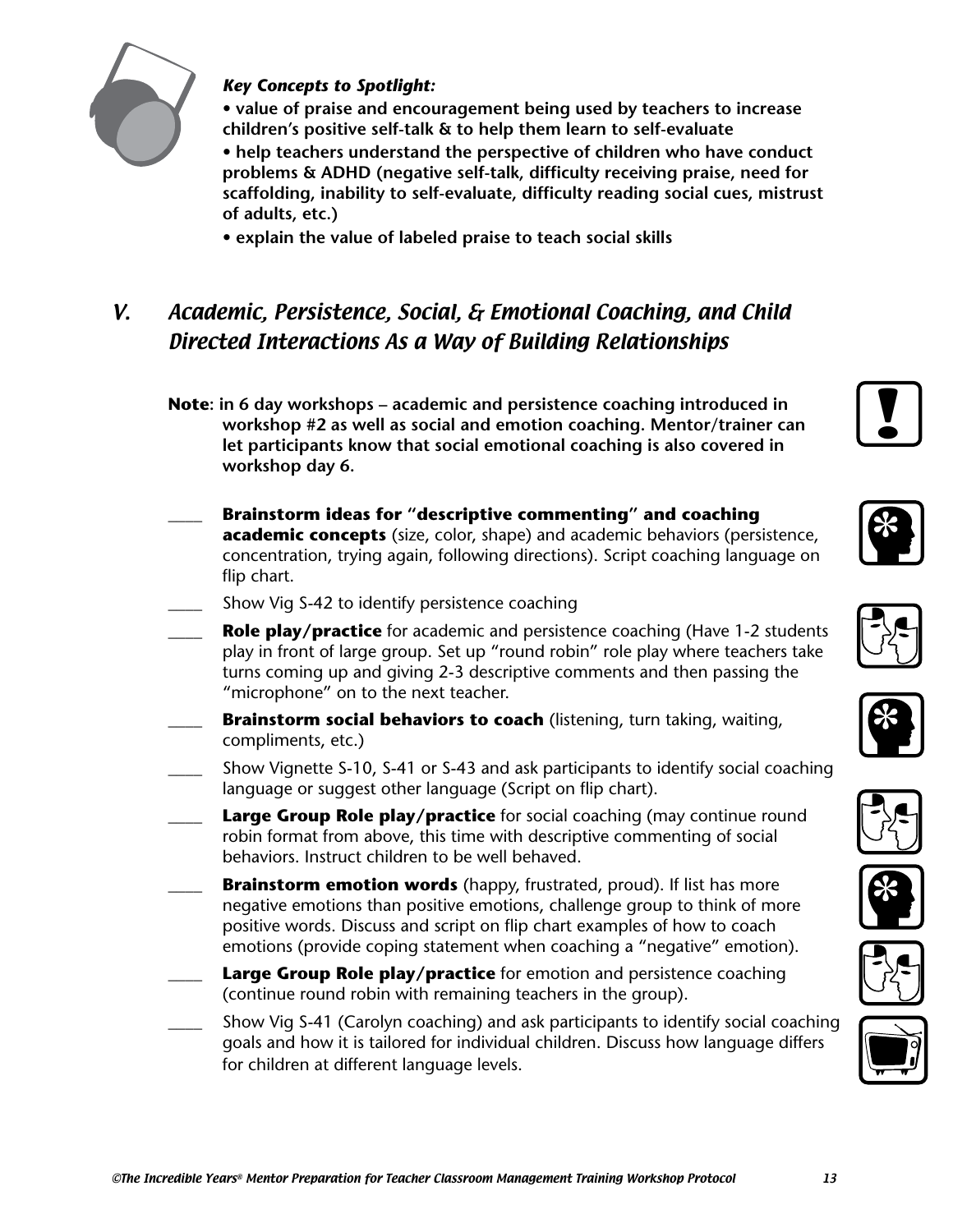

- **Small Group Role Play/Practice:** Break up teachers into small groups of 4. Practice descriptive commenting and different coaching methods. Use coaching handouts. Each teacher takes a turn commenting—this teacher decides ahead of time what kind of coaching s/he wants to use (academic/persistence, social, or emotion). Two children play (make sure to instruct children to be well behaved). One participant acts as observer with the goal to prompt teacher if necessary and provide positive feedback after the practice. This role play should last long enough for each teacher to have a chance in each role.
- **Brainstorm** ways that coaching and descriptive commenting may be extended to other parts of the day (lunch, hallways, work time, circle time). Set up several small role plays to illustrate these ideas. This is particularly important in cases where teachers report that children do not have much time for unstructured play during the school day.
- Discuss ways to tailor coaching language according to children's goals such as for child who is anxious, or hyperactive, angry or sad.

## VI. Behavior Plans

- **Model** doing Behavior Plan in Large Group (use a real child that someone in the group is currently working with and model how to walk the whole group through the behavior plan for day 1.)
- Small Group Break Out/Behavior Plan. In each small group have one participant take the role of the group leader. The rest of the participants are in the teacher role. The group leader practices supporting the teachers to develop one behavior plan for a "teacher" in the group. This is done copying how the trainer has modeled the process in the large group. In this way, the participants can think about and practice how to help teachers set up the plans, stay focused at each step, and not get bogged down in details.
- Debrief process of doing this with teachers.
	- **BUZZ** using buzz handout praise something about other teacher and/or share something feel successful with (self-praise); Debrief afterwards difficulty and usefulness of praising others and self-praise.

## VII. Summary & Wrap Up

\_\_\_\_ **Summarize Key Points of Day**

#### **Assignments**

- **Handouts** pyramid, proactive strategies, blackboard notes about building positive relationships, blackboard notes about praise, attention and encouragement, examples of behaviors to praise, yellow book, peer coaching list, behavior plan worksheets, assignments, protocols for first 2 days workshop
- \_\_\_\_ Read Chapters 4 (coaching previously assigned) and 5 in *Incredible Teachers* book
- Participant Evaluation of Workshop Day #2

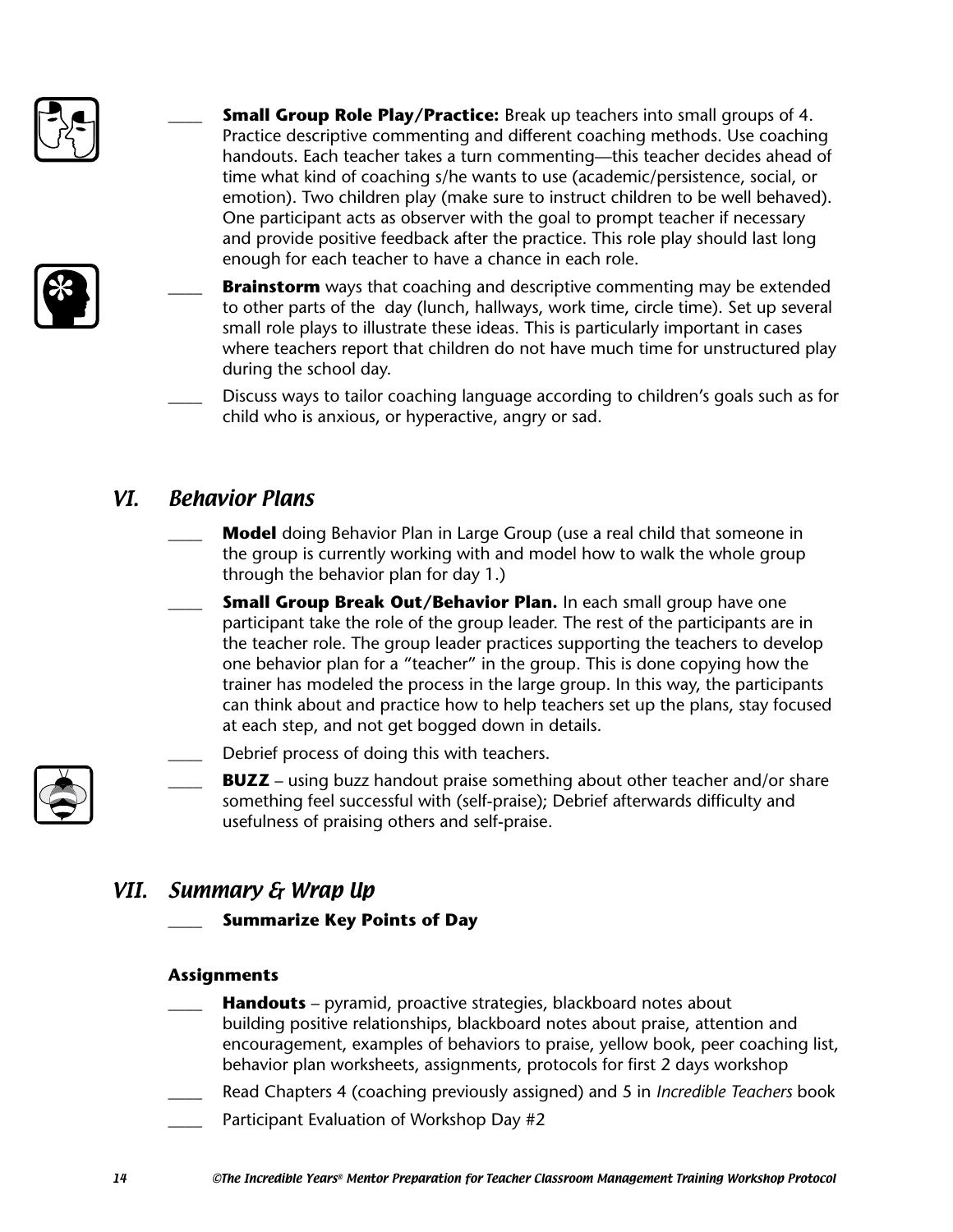

## I. Day 3 of Teacher Training Workshop

Review agenda

The credible  $\mathring{\mathbb{R}}$ XX

**ANKC** 

Review the outline/protocol for day 3 with the group

## II. Topic: Using Incentives to Motivate Students

- \_\_\_\_ **Brainstorm** strategies teachers have used to motivate students or, do **BUZZ**. (use incentives with teachers) (Ask how parents involved –happy grams, phone calls etc.)
- **Brainstorm**: Ask teachers to brainstorm behaviors which may be amenable to an incentive program.
- Discuss why we need to use incentive programs for some students or for particular behavior problems.
- **BUZZ** low cost (or free) incentives and make group list.
- **Brainstorm**: Talk about the controversies around using incentives and brainstorm ways that group leaders can handle these issues with teachers.
- **Show Teacher Classroom Management Program Vignettes: Motivating Children Through Incentives (DVD #4 or streaming)**

For these vignettes, have participants think about how they could use a vignette to address a particular barrier or controversy listed above. Have them think about key principles that they will pull from the vignettes. Depending on what has already been practiced, participants might be asked to think of key principles or questions for the vignettes, OR they might be broken into small groups to mediate a discussion or play a role play.

#### **Individual Incentives vignettes**

#### \_\_\_\_ **\*Introductory Narration**

- \_\_\_\_ \*Vig 1: Tickets
- \_\_\_\_ Vig 3: Tickets
- \_\_\_\_ Narration
- Vig 4: Stickers on assignment
- \_\_\_\_ Vig 8: Beans for keeping body to self
- \_\_\_\_ Narration
- Vig 9: Counting beans/choose activity







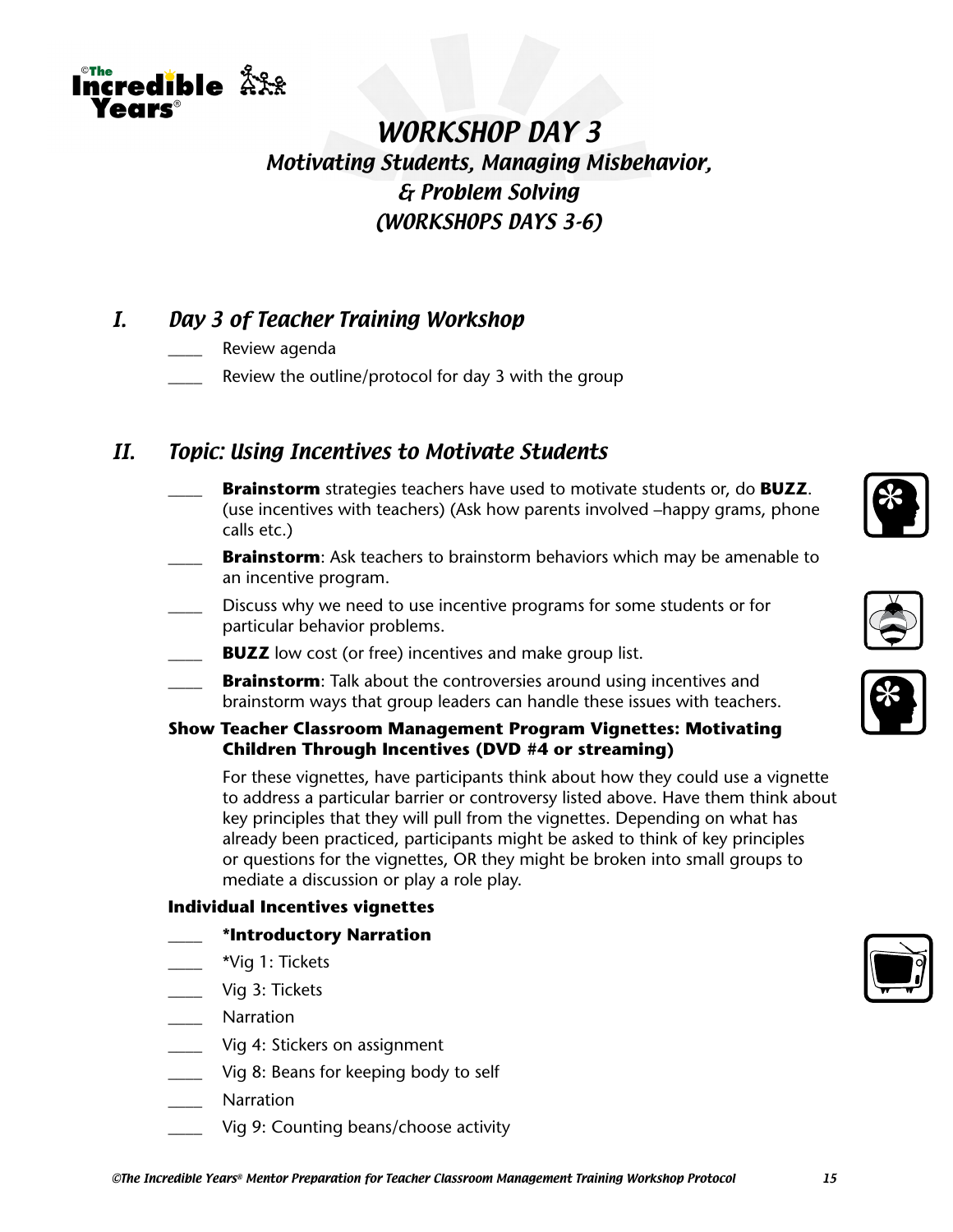

- Narration and unexpected rewards
- Vig 11: Mr H goldfish
- Narration: Group Incentives
- Vig 14: Team incentives
- Vig 16: Stars for compliments
- \_\_\_\_ Narration
- \_\_\_\_ \*Vig 18: Weather person
- \_\_\_\_ \*Vig 19: Tuan, pass these out
- \_\_\_\_ \*Vig 20: Pass out the plates
- \_\_\_\_ \*Vig 21: Mr. Hanson: "Angie take these to the office."
- $\mu$  \*Vig 22: "I'd love to call on you"
- Narration
- \*Vig 26: Citizen of the day
- \_\_\_\_ Teacher interview: Reinforcing social behavior
- \_\_\_\_ \*S-14: Green Patrol
- \_\_\_\_ \*S-15: Motivating children to do homework
- \_\_\_\_ \*S-16: Spontaneous Incentives
	- \_\_\_\_ \*S-22: Praise for accomplishments

#### **Sharing Succeses with Parents**

- Vig 27: Explaining accomplishment chart
- Vig 28: Chart cont'd
- **Brainstorm** ways to involve parents at home with reward charts
- Vig 29: Teacher and parent collaborate on chart

#### \_\_\_\_ **Participants do Self-Reflection handouts**

**Buzz** self-care and self-rewards



#### *Key Concepts to Spotlight:*

- **hard wax analogy (repeated learning trials)**
- **dispel the notion that praise & tangibles are bad for children—explain why such programs are important for children with behavior problems in particular**
- **explain pitfalls of negative messages and negative notes to parents**
- **importance of positive messages going home to parents**
- **how to set up incentive programs for some children and not everyone in the classroom**
- **discuss different incentive systems and pros and cons (e.g. color card system)**
- **discuss ideas for incentives for students**



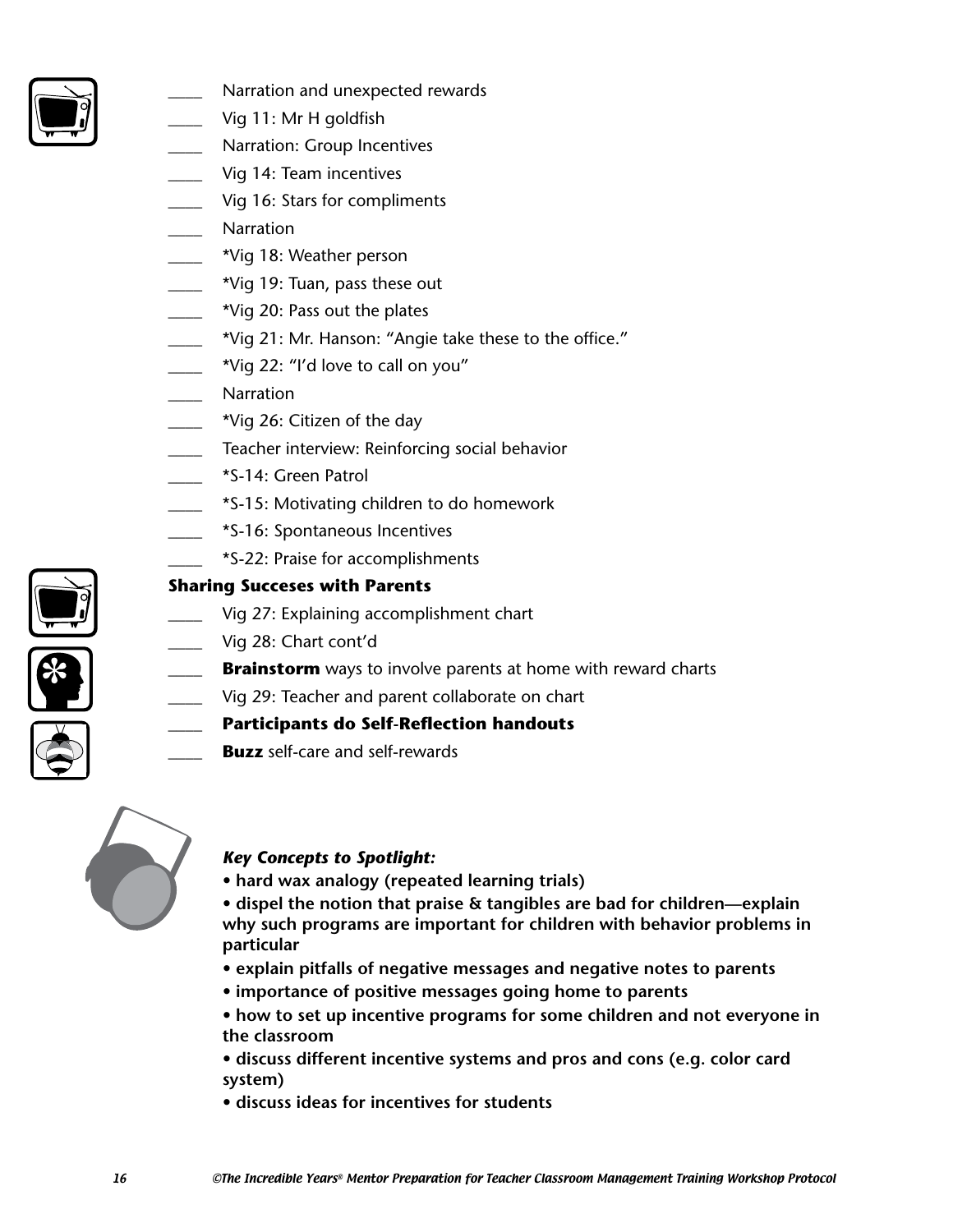## III. Day 4 of Teacher Training

Review the outline/protocol for workshop day 4 with the group

## IV. Topic: Managing Misbehavior – Ignoring

Show the pyramid and explain that this is the point where the focus of the training shifts from increasing positive behaviors to decreasing negative behaviors. Show discipline hierarchy. Process the important leader strategies for introducing this material.

#### **Show Teacher Classroom Management Program Vignettes: Decreasing Inappropriate Behaviors (DVD #5 or streaming)**

Have the group discuss how they will use each vignette, what questions they will ask, what principles they will cover.

#### **Vignettes: Ignoring**

- Introductory Narration: Ignoring
- \*Vig 1: "I can help you when you are in your seat"
- \_\_\_\_ \*Vig 2: Teacher reading and ignoring child sitting backwards and shaking head
- \_\_\_\_ \*Vig 3: Teacher ignores silliness/"kitty got a whooping"
- \_\_\_\_ \*Vig 6: Ignore and praise
- **Teacher Interview: Teachers talk about ignore**
- Vig 5: Ignore other kids at table
- \_\_\_\_ \*S-24: Ignoring (Jamal upset) 2 breaks in vignette
- \_\_\_\_ S-25: Ignoring tantrum (Emani)
- S-26: Ignoring Off task behavior
- \_\_\_\_ \*S-27: Ignoring tantrums (Kaylee)
- **Buzz** behaviors to ignore
- \_\_\_\_ \*S-28: Teaching children to ignore (Emani)
- \_\_\_ **Model how to teach children to ignore (without puppets) and then have participants break into small groups to practice this.**
- \_\_\_ S-29 Learning about ignoring (Emani cries)
- **Buzz** ways to stay calm (see handout)
- **Model practice of ignore:** set up a small group of students, one mildly off task and the other compliant. Model how to define the children's roles. Model how to help develop the teacher's script, getting ideas from the group ("so, what will it look like when she is ignoring? What can she do to support the other students?" Run the role play, coaching and supporting the teachers. Model the debrief.
- **Debrief the key elements of setting up a role play** (assigning roles to teacher and child, giving a "script", if necessary, planning what strategy the teacher will use, describing how far a child will go with negative behavior, freezing role play, debriefing afterwards).
- **Small Group Role Play/Practice:** Have participants repeat this role play in small groups. Each group should pick a group leader who will practice setting up the role play, directing it, and leading the debrief afterwards.







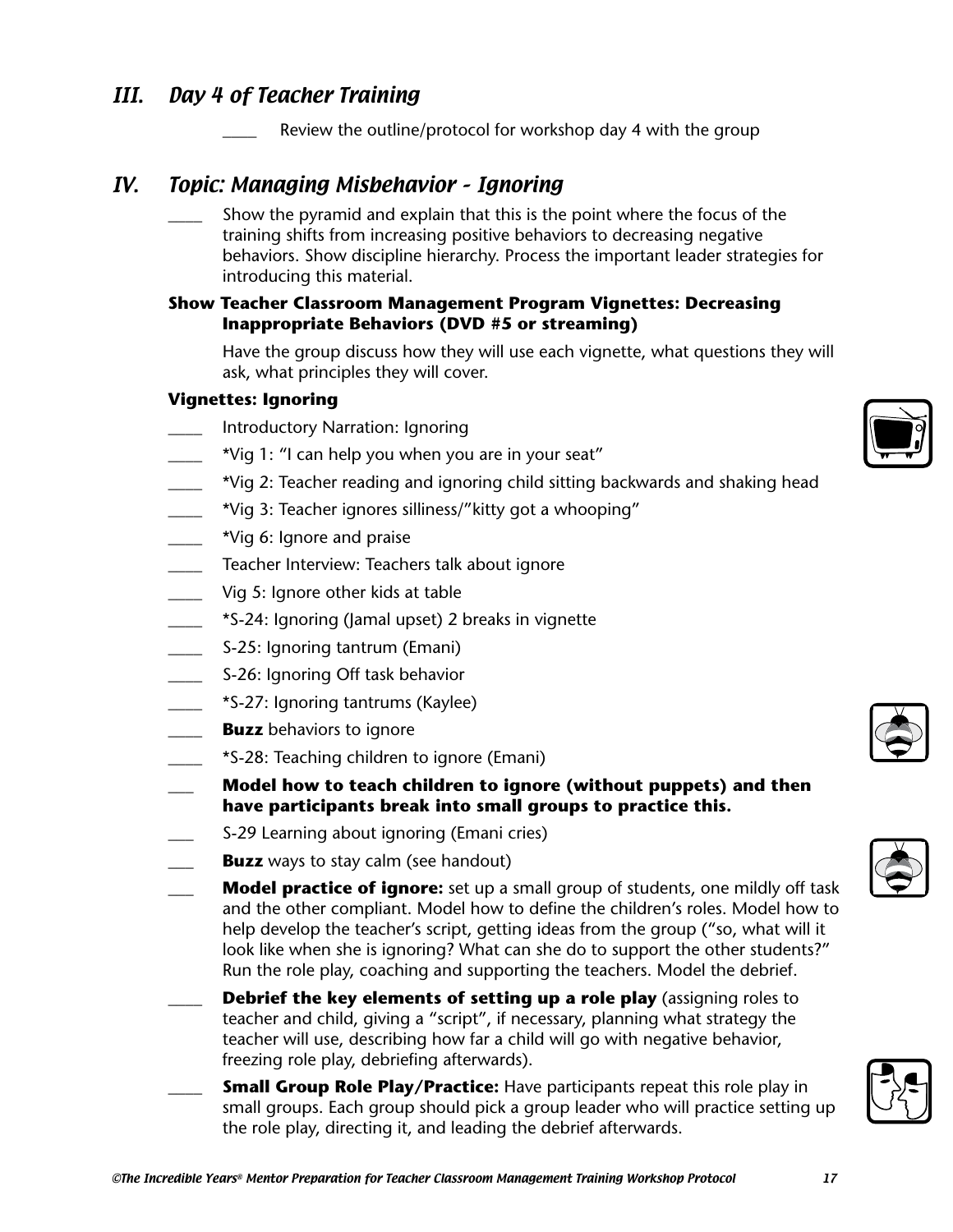

**Additional ignoring role play(s):** Model how to support a role play that has a higher level of misbehavior. You may also set up a contrast role play where the teacher first does the opposite of ignoring and then shows how to ignore. E.g. Set up a small group of students, one very disruptive and off task, the others on task. First give the teacher instructions to attend to the child and make him be quiet, using warning, and threats, if necessary. Then redo the vignette using ignoring and proximal praise. Debrief the contrast between the two strategies.

Debrief the leader strategies needed to support participants in a role play with a high level of misbehavior.



#### **Positive Verbal Redirects**

- Narration: Positive verbal redirect
- \_\_\_\_ \*Vig 14: Boy pinches ears
- \*Vig 15: "You could find another"
- Narration: Redirects
	- Vig 17: "Did you hear what I asked you to do?"

#### **Helping the Highly Distractible and Disengaged Child**

- \_\_\_\_ Introductory Narration
- Vig 22: Var of redirects
- Vig 23: cont with Jeannette –redirect
- \_\_\_\_ Interview: Teacher talking about plan
- Narration: Warnings
- \*Vig 24: "Go back to your seat"
- $\frac{1}{2}$  \*Vig 25: Count to 5
- \_\_\_\_ \*Vig 30: Redirect/ignore/prox praise
- \*Vig 32: Redirect/ignore/redirect bubble wand
	- Rewrite Negative Self-Talk (see handout)

#### **Natural and Logical Consequences**

- Vig 33: Narration & vignette
	- \_\_\_\_ \*Vig 35: "He's my partner"- go to end of line
	- \_\_\_\_ \*Vig 37: Explain what happens if water is in kitchen
- \_\_\_\_ \*Vig 38: being held responsible at recess time and child leaves room
- **Buzz**: Consequences used and developmental appropriateness
- \_\_\_\_ \*S-30 Experiencing consequences/game is removed

#### **Moving the Child**

\_\_\_\_ \*Vig 39: Signaling Jamaal quiet, giving a warning away from group at table







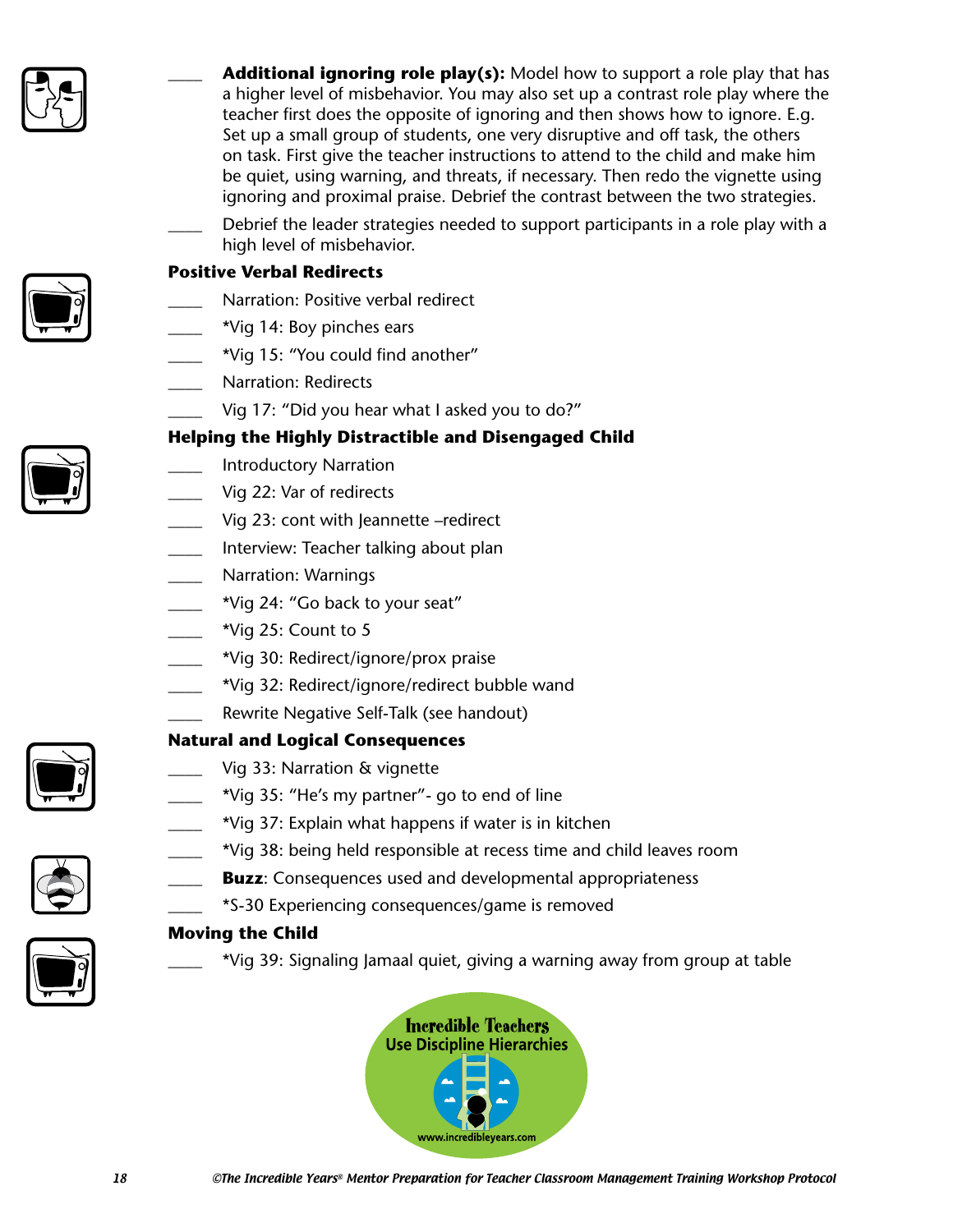

#### *Key Concepts to Spotlight:*

- **Ignoring**
- **Teaching children how to ignore other children's misbehavior**
- **Setting up individual behavior plans**
- **Parent Collaboration**
- **How to use color card system (green patrol)**
- **How to use loss of privileges**
- **Changing negative reputations**

## V. Day 5 of Teacher Training

Review the outline/protocol for workshop day 5 with the group

## VI. Topic: Handling Misbehavior – Time Out to Calm Down

- **Note**: Ask participants to read the handouts [Responding To Dysregulation & Teaching](https://incredibleyears.com/?wpfb_dl=1457)  [Children To Self Regulate](https://incredibleyears.com/?wpfb_dl=1457) and [Time Out to Calm Down is One of Many Tools in](https://incredibleyears.com/?wpfb_dl=2072)  [the Incredible Years® Tool Kit](https://incredibleyears.com/?wpfb_dl=2072) after session 2. Discuss this reading before showing these vignettes and scenarios.
- Ask how many teachers have a place in their classroom for a child who is dysregulated? Define purpose of time out to calm down and terminology issues. Define aggression.
- Show pyramid and Discipline Hierarchies steps 5-8
- \_\_\_\_ Model how to teach students about Time Out to Calm Down, use puppet. OR **Show Vig S-31: Explaining Time Out**
- In small groups have participants practice explaining TO using a puppet.
- \_\_\_\_ **Teach principles of Time-Out to Calm Down and Role Play Steps** (Use handouts [Calm-Down Area Scenarios](https://incredibleyears.com/?wpfb_dl=1995) for each age group, revised 2021.) Explain how we teach children the purpose of Time Out to Calm Down and what to do in the calm down space. Explain and "walk-through" the scenarios for time out to calm down, going from simple to more complex.
- **Discuss Calm Down principles** (breathing, self talk, positive imagery, tense & relax muscles)
- \_\_\_\_ **Role Play/Practice** Anger Thermometer
- \_\_\_\_ **Do several Time-Out to Calm Down Role Plays.** Begin with simplest role play and then proceed to more complex role plays. Carefully structure each role play to control the amount of misbehavior that occurs.
- Model how to teach students about Time Out to Calm Down.
- Explain to the group that they will not show the vignettes from this unit in order. Talk about the supplemental vignettes and the rationale for focusing on these instead of the older vignettes.





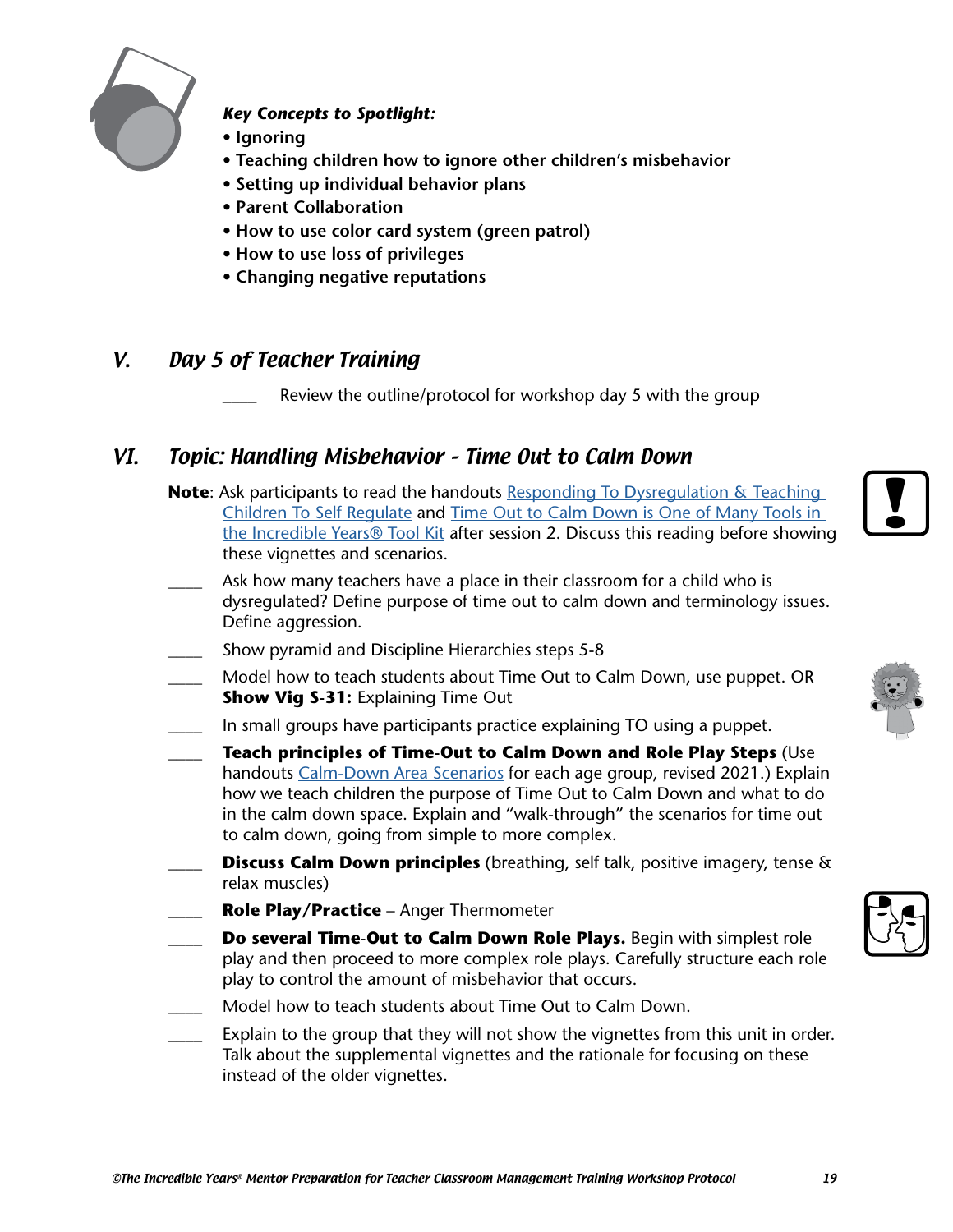

#### **Show Teacher Classroom Management Program Vignettes: Following Through with Negative Consequences (DVD #6 or streaming)**

- \_\_\_\_ \*S-34: Time Out for 2 children
- \_\_\_\_ \*S-35: Ending Time Out
- $**S-36:$  Time Out
- S-37: Happy Place
- S-38: Learning to Self-Regulate
- S-39: Resisting Time out
- \_\_\_\_ \*S-40: Kaylee in Time Out\*

#### **Involving Parents**

Share homework students will show their parents to practice calming down.

## VII. Day 6 of Teaching Training

Review the outline/protocol for workshop day 6 with the group

## VIII. Topic: Emotional Regulation, Problem Solving, and Social Skills Training



## **Show Teacher Classroom Management Program Vignettes: Emotional Regulation, Social Skills, and Problem-Solving (DVD #7 or streaming)**

- \_\_\_\_ \*S-41: Coaching social skills/Wally, Carolyn, 2 girls and Emani joins (may be shown earlier)
- \_\_\_\_ \*S-42: Social and Emotion Coaching/4 boys and Jamila (may be done earlier)
- **Buzz** emotional literacy words, social behaviors (if not done earlier)
- \_\_\_\_ \*S-43: Jamila at table, matching game, Valerian waiting
- \_\_\_\_ \*S-44: Patience muscles
- \_\_\_\_ \*S-45: Using puppets to promote feeling talk
- \_\_\_\_ \*S-46: Using books and puppets to teach calm down strategies
- **Role Play/Practice** with puppets/tiny turtle/ feeling books
- S-44: patience muscles (watermelon)
- S-45: Using puppets to promote feeling talk (Greg with Jamila)
- Model how to use Wally's Big Book for Solving Problems at School
- \_\_\_\_ \*S-46: Using story books to review problem solving
- S-50: Pass the Hat and choosing solutions
- **Buzz** suggestions for solutions for hat game
- Role Play/Practice using Wally books to teach problem solving
- S-51: Gregory won't share his airplane\*
- \_\_\_\_ \*S-52: Gregory goes in his turtle shell to calm down\*



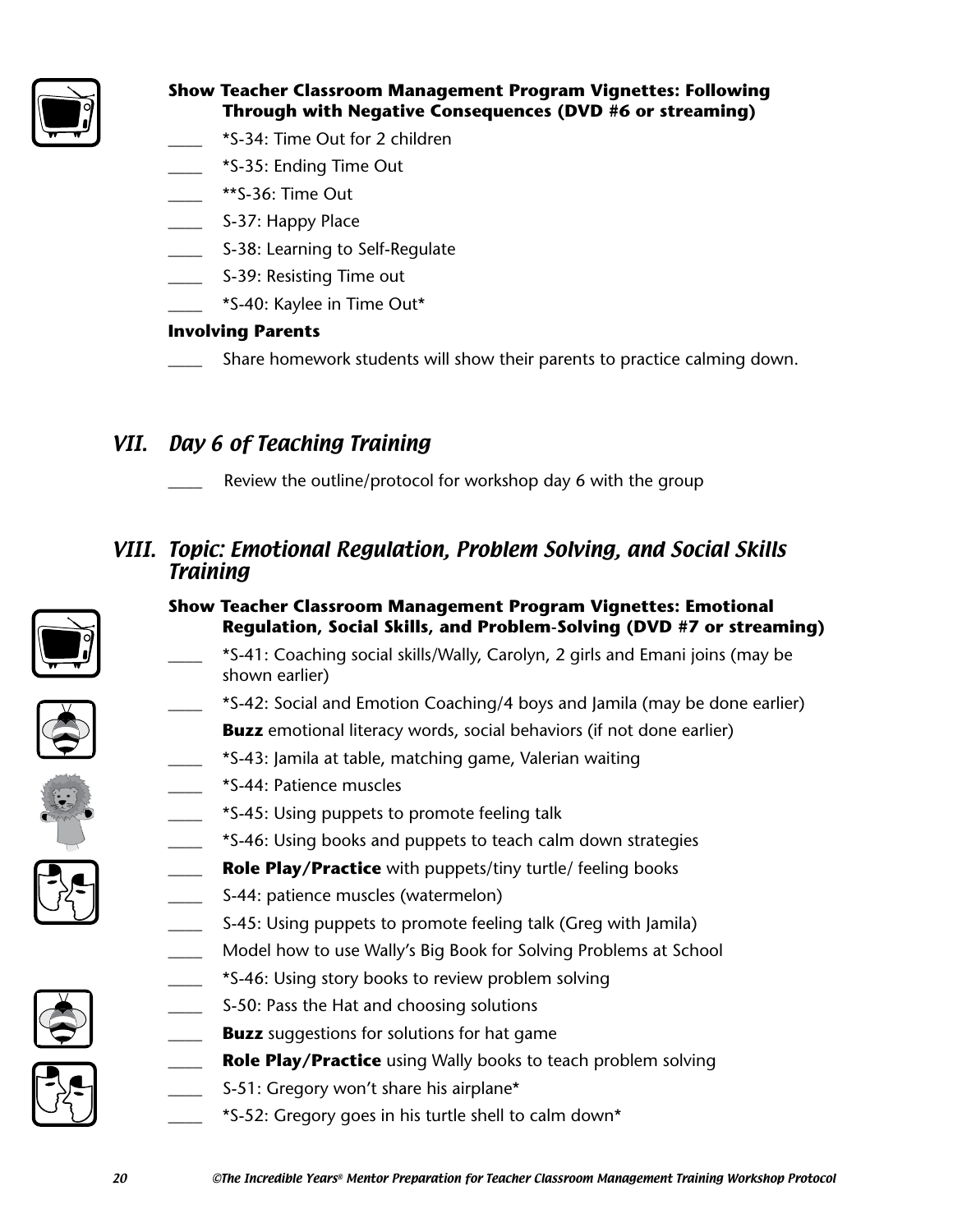- \*S-53: Boy on playground feels no one wants to play with him\*
- \*S-55: Sergio with cars using words reinforced by Jamila\*

## IX. Summary & Wrap Up

Summarize Key Points of Day

## X. Certification/Accreditation of group leaders

- Process of group leader certification
- Refer all participants to the web site: www.incredibleyears.com
- \_\_\_\_ Discuss: Steps to Implementation of new program, self-study and preparation needed.
- Discuss importance of continued coaching from certified or accredited mentors and trainers and why this is important. Discuss how to set up peer coaching within their agency.
- **Buzz:** ask participants to share with buddy their future goals
- Give each participant their certificate of participation
- **Evaluations**
- **Note**: This discussion may occur earlier in the day because likely at the end of the 3rd Give each participant their certificate of participation<br>Evaluations<br>This discussion may occur earlier in the day because likely at the end of the 3rd<br>day the group may be too tired to process.